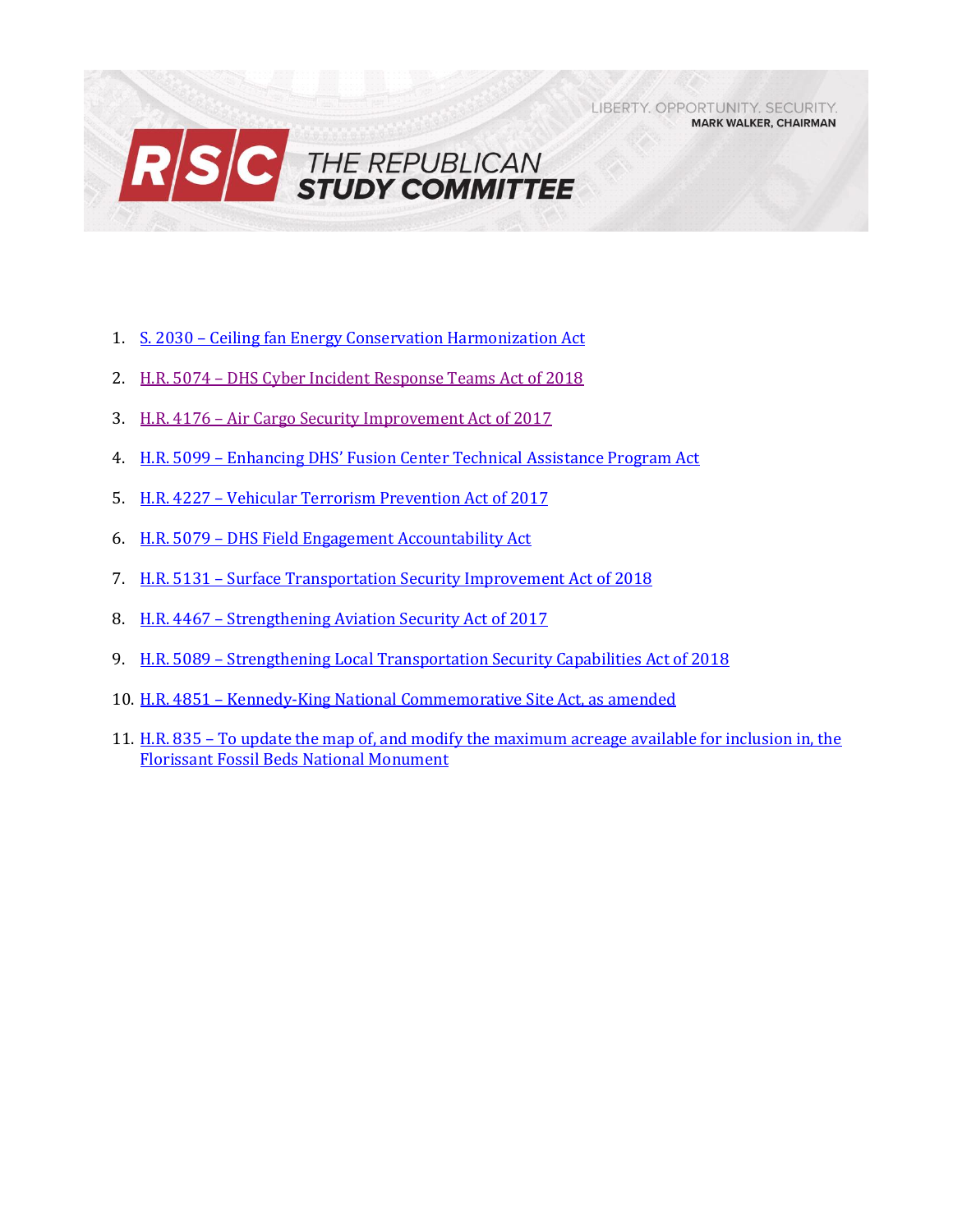# <span id="page-1-0"></span>**S. 2030 — Ceiling fan Energy Conservation Harmonization Act (Sen. Tillis, R-NC)**

**CONTACT:** [Nicholas Rodman,](mailto:nicholas.rodman@mail.house.gov) 202-226-8576

## **FLOOR SCHEDULE:**

Scheduled for consideration on March 19, 2018, under suspension of the rules, which requires 2/3 vote for passage.

### **TOPLINE SUMMARY:**

[S. 2030](https://www.congress.gov/115/bills/s2030/BILLS-115s2030rfh.pdf) would delay the requirement that manufacturers of light kits for ceiling fans fully comply with certain energy conservation standards until January 21, 2020.

### **COST:**

No Congressional Budget Office (CBO) estimate is available.

Rule 28(a)(1) of the Rules of the Republican Conference prohibit measures from being scheduled for consideration under suspension of the rules without an accompanying cost estimate. Rule 28(b) provides that the cost estimate requirement may be waived by a majority of the Elected Leadership.

[H.R. 3477,](https://www.gpo.gov/fdsys/pkg/BILLS-115hr3477ih/pdf/BILLS-115hr3477ih.pdf) the identical House version of the bill's CBO estimate can be found [here.](https://www.cbo.gov/system/files/115th-congress-2017-2018/costestimate/hr3477.pdf) CBO estimates that enacting H.R. 3477 would not significantly affect the federal budget.

## **CONSERVATIVE CONCERNS:**

- **Expand the Size and Scope of the Federal Government?** No.
- **Encroach into State or Local Authority?** No.
- **Delegate Any Legislative Authority to the Executive Branch?** No.
- **Contain Earmarks/Limited Tax Benefits/Limited Tariff Benefits?** No.

## **DETAILED SUMMARY AND ANALYSIS:**

S. 2030 would delay the compliance date for the amended energy conservation standards established for ceiling fan light kits in the final rule entitled ''Energy Conservation [Program: Energy Conservation Standards](https://www.energy.gov/sites/prod/files/2015/06/f24/cflk_nopr-ld.pdf)  [for Ceiling Fan Light Kits](https://www.energy.gov/sites/prod/files/2015/06/f24/cflk_nopr-ld.pdf)'' until January 21, 2020.

### **COMMITTEE ACTION:**

S. 2030 was introduced on October 30, 2017, and was referred to the Senate Committee on Energy and Natural Resources. On December 21, 2017, the bill passed the Senate without an amendment by unanimous consent. The bill was then referred to the House Committee on Energy and Commerce.

### **ADMINISTRATION POSITION:**

A Statement of Administration Policy is not available.

## **CONSTITUTIONAL AUTHORITY:**

A constitutional authority statement is not required for bills that originate in the Senate.

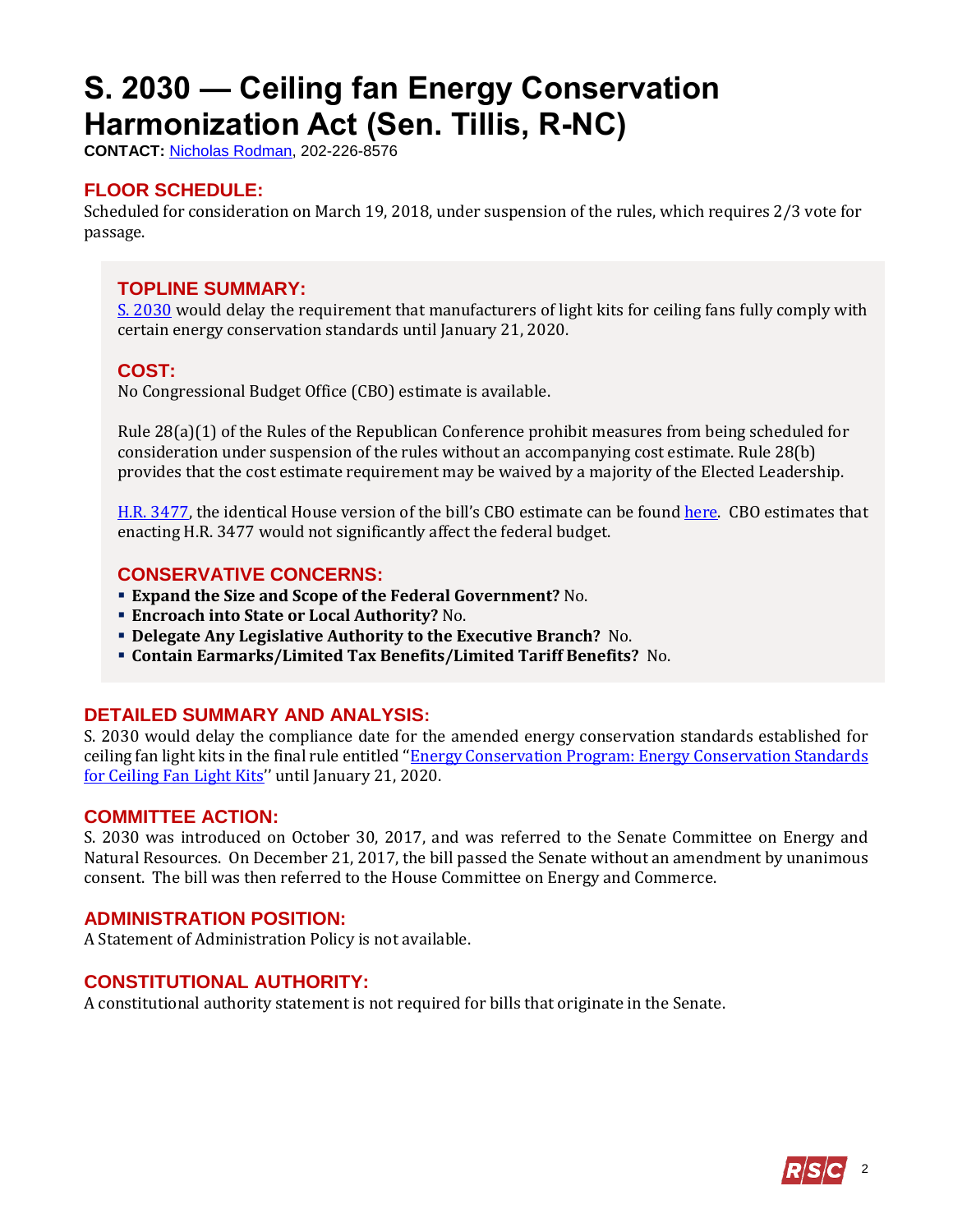# <span id="page-2-0"></span>**H.R. 5074 — DHS Cyber Incident Response Teams Act of 2018 (Rep. McCaul, R-TX)**

**CONTACT:** [Nicholas Rodman,](mailto:nicholas.rodman@mail.house.gov) 202-226-8576

## **FLOOR SCHEDULE:**

Scheduled for consideration on March 19, 2018, under suspension of the rules, which requires 2/3 vote for passage.

## **TOPLINE SUMMARY:**

[H.R. 5074](http://docs.house.gov/billsthisweek/20180319/HR5074.pdf) would clarify certain responsibilities of hunt and incident response teams (HIRTs) under the authority of the National Cybersecurity and Communications Integration Center (NCCIC) within the Department of Homeland Security (DHS).

### **COST:**

The Congressional Budget Office (CBO[\) estimates](https://www.cbo.gov/system/files/115th-congress-2017-2018/costestimate/hr5074.pdf) that enacting H.R. 5074 would cost less than \$500,000 over the 2018-2022 period; such spending would be subject to the availability of appropriated funds. Enacting H.R. 5074 would not affect direct spending or revenues; therefore, pay-as-you-go procedures do not apply. CBO estimates that enacting H.R. 5074 would not increase net direct spending or onbudget deficits in any of the four consecutive 10-year periods beginning in 2028.

### **CONSERVATIVE CONCERNS:**

- **Expand the Size and Scope of the Federal Government?** No.
- **Encroach into State or Local Authority?** No.
- **Delegate Any Legislative Authority to the Executive Branch?** No.
- **Contain Earmarks/Limited Tax Benefits/Limited Tariff Benefits?** No.

### **DETAILED SUMMARY AND ANALYSIS:**

H.R. 5074 would mandate that the National Cybersecurity and Communications Integration Center maintain cyber hunt and incident response teams to provide assistance including: assistance to asset owners and operators in restoring services following a cyber-incident; the identification of cybersecurity risk and unauthorized cyber activity; and the mitigation strategies to prevent, deter, and protect against cybersecurity risks; recommendations to asset owners and operators for improving overall network and control systems security to lower cybersecurity risks. The department would be authorized to include cybersecurity specialists from the private sector on cyber hunt and incident response teams. The NCCIC would be required to submit information to Congress on the metrics used for the evaluation and assessment of the cyber incident response teams. No additional funds would be authorized to be appropriated to carry out the requirements of the legislation.

### **COMMITTEE ACTION:**

H.R. 5074 was introduced on February 20, 2018, and was referred to the House Committee on Homeland Security. O[n March 7, 2018,](https://homeland.house.gov/markup/markup-h-r-4176-h-r-4227-h-r-4467-h-r-4627-h-r-5074-h-r-5079-h-r-5081-h-r-5089-h-r-5094-h-r-5099-h-r-5131/) the bill was ordered to be reported by unanimous consent.

### **ADMINISTRATION POSITION:**

A Statement of Administration Policy is not available.

## **CONSTITUTIONAL AUTHORITY:**

According to the sponsor: "Congress has the power to enact this legislation pursuant to the following: Article I, Section 8, Clause 18: To make all Laws which shall be necessary and proper for carrying into

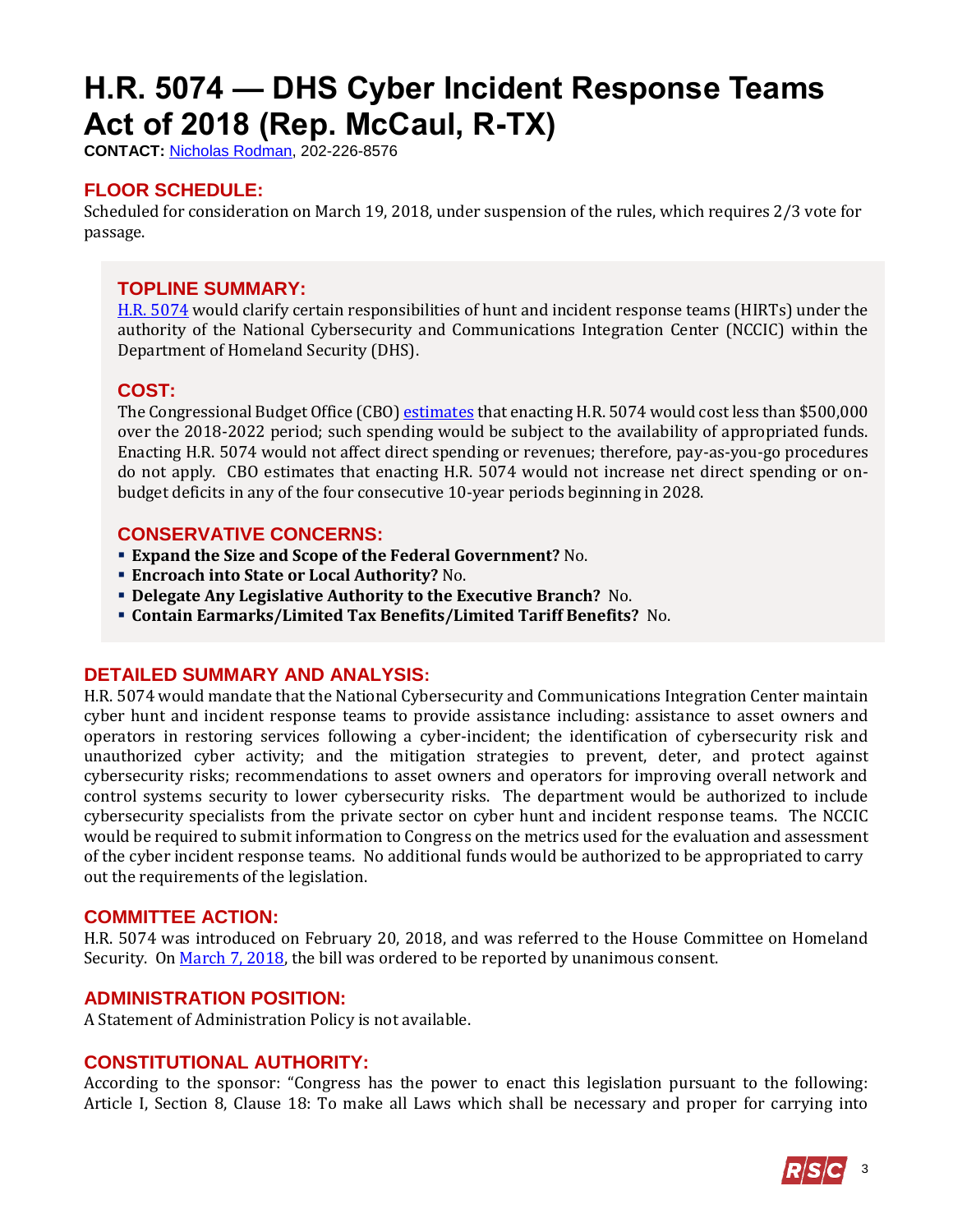Execution the foregoing Powers, and all other Powers vested by this Constitution in the Government of the United States, or in any Department or Officer thereof."

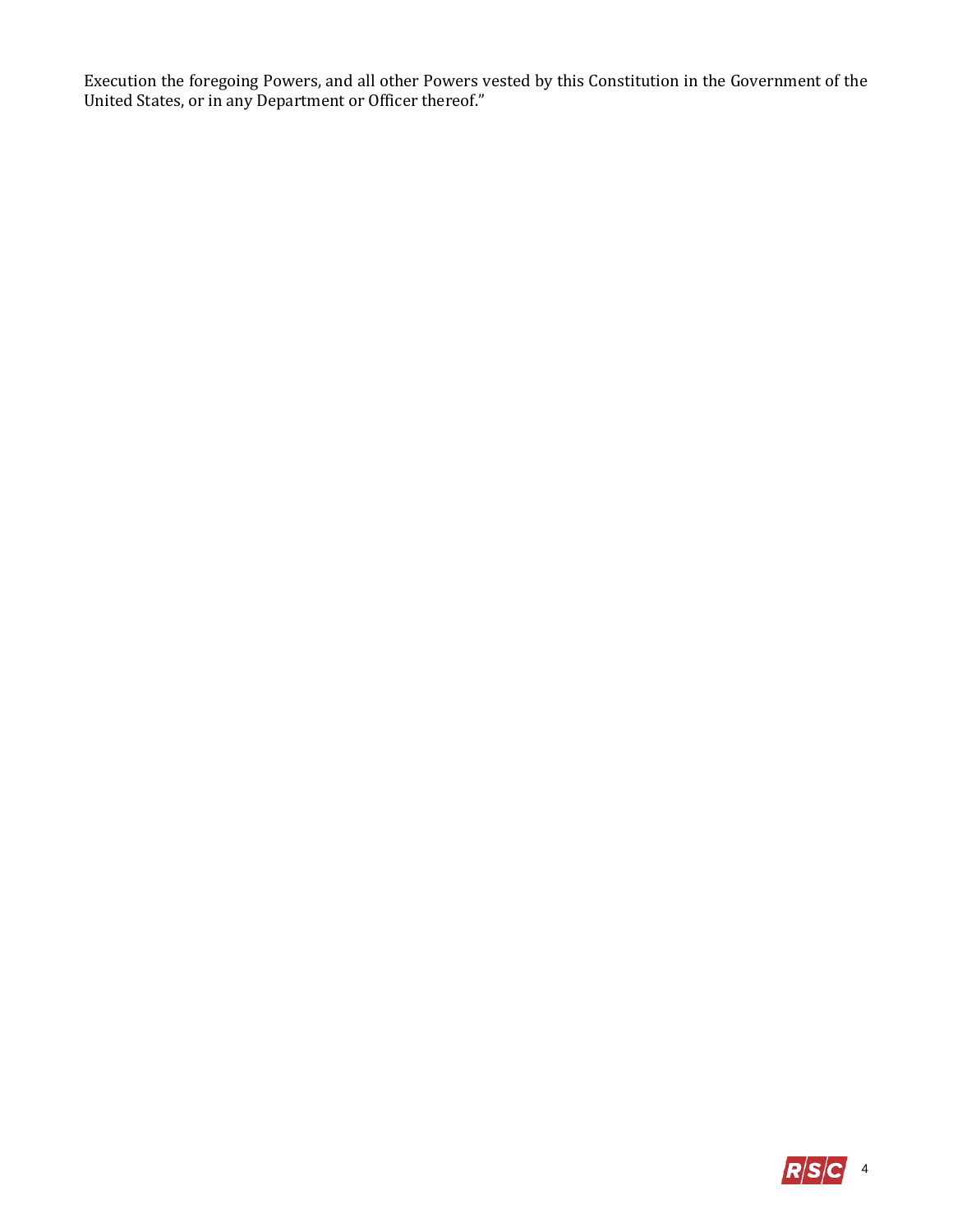# <span id="page-4-0"></span>**H.R. 4176 — Air Cargo Security Improvement Act of 2017 (Rep. Thompson, D-MS)**

**CONTACT:** [Nicholas Rodman,](mailto:nicholas.rodman@mail.house.gov) 202-226-8576

## **FLOOR SCHEDULE:**

Scheduled for consideration on March 19, 2018, under suspension of the rules, which requires 2/3 vote for passage.

### **TOPLINE SUMMARY:**

[H.R. 4176](http://docs.house.gov/billsthisweek/20180319/HR4176.pdf) would establish an air cargo security division within the Transportation Security Administration (TSA).

### **COST:**

No Congressional Budget Office (CBO) estimate is available.

Rule 28(a)(1) of the Rules of the Republican Conference prohibit measures from being scheduled for consideration under suspension of the rules without an accompanying cost estimate. Rule 28(b) provides that the cost estimate requirement may be waived by a majority of the Elected Leadership.

## **CONSERVATIVE CONCERNS:**

**Expand the Size and Scope of the Federal Government?** The bill would establish an air cargo security division within the Transportation Security Administration (TSA).

- **Encroach into State or Local Authority?** No.
- **Delegate Any Legislative Authority to the Executive Branch?** No.
- **Contain Earmarks/Limited Tax Benefits/Limited Tariff Benefits?** No.

## **DETAILED SUMMARY AND ANALYSIS:**

H.R. 4176 would establish an air cargo security division within TSA to carry out all policy and engagement with air cargo security stakeholders. TSA would staff the air cargo security division with existing TSA personnel. The bill would require a feasibility study to Congress regarding expanding the use of computed tomography technology for the screening of air cargo transported on passenger aircraft operated by an air carrier or foreign air carrier in air transportation, interstate air transportation, or interstate air commerce. H.R. 4176 would additionally require TSA to initiate a two-year pilot program to achieve enhanced air cargo security screening outcomes through the use of new or emerging screening technologies, such as computed tomography technology, as identified through such study.

The bill would further require a report to Congress on actions to improve the Certified Cargo Screening Program as established by the agency in September 2009, and a Government Accountability Office (GAO) review of the Department of Homeland Security's analysis and intelligence pre-screening processes and procedures for air cargo entering the United States; a review of the pilot program on enhanced air cargo security screening outcomes; an assessment of the effectiveness of the Department's risk-based strategy for examining air cargo and ensuring compliance with air cargo security rules and regulations; and a review of the Department of Homeland Security's information sharing procedures and practices for disseminating information to relevant stakeholders on preventing, mitigating, and responding to air cargo related threats. The bill would direct TSA to request the Air Cargo Subcommittee o[f Aviation Security Advisory Committee](https://www.tsa.gov/for-industry/aviation-security) to conduct a comprehensive review and security assessment of the **known shipper program**.

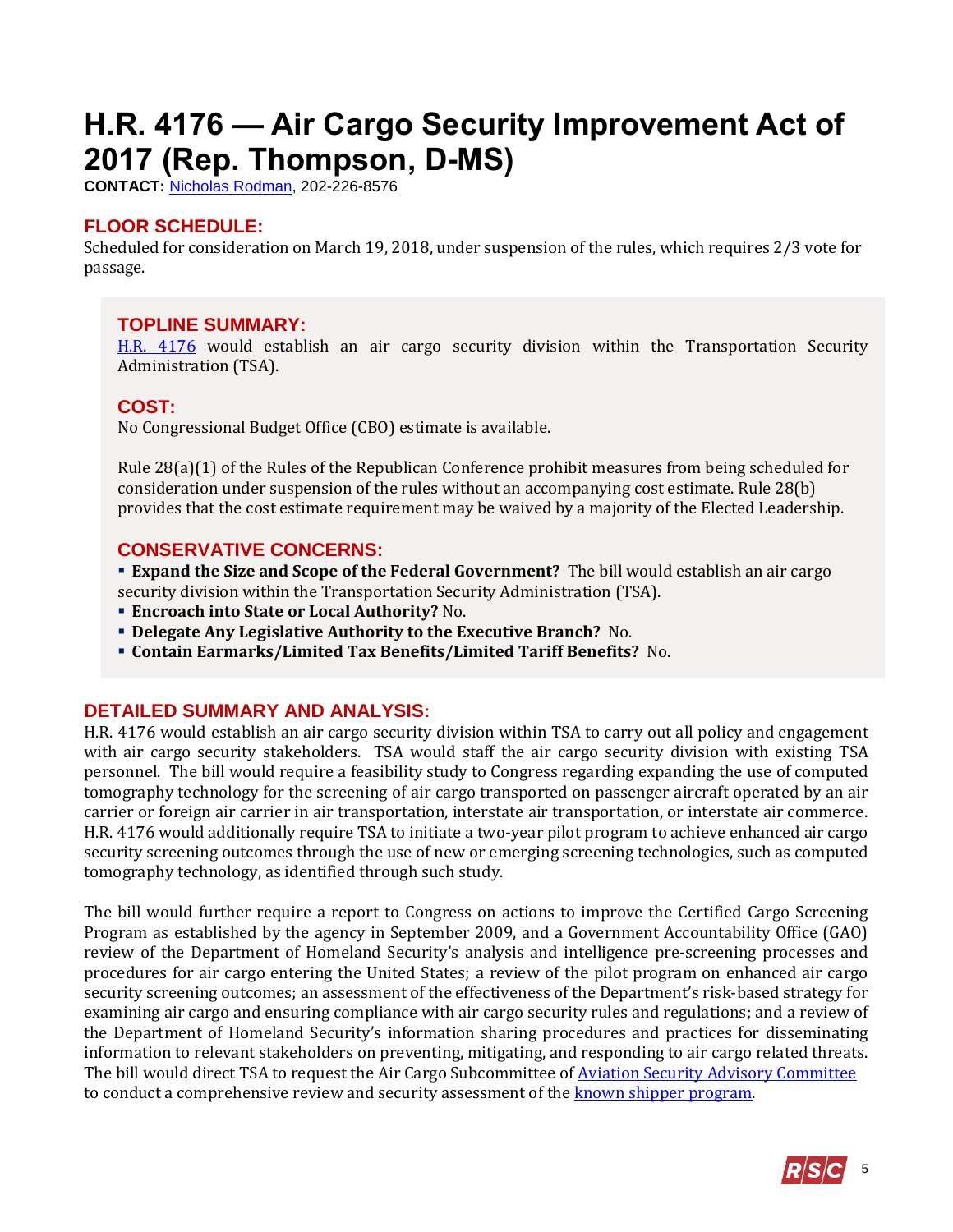## **COMMITTEE ACTION:**

H.R. 4176 was introduced on October 31, 2017, and was referred to the House Committee on Homeland Security. On [March 7, 2018,](https://homeland.house.gov/markup/markup-h-r-4176-h-r-4227-h-r-4467-h-r-4627-h-r-5074-h-r-5079-h-r-5081-h-r-5089-h-r-5094-h-r-5099-h-r-5131/) the bill was ordered to be reported (amended) by unanimous consent.

## **ADMINISTRATION POSITION:**

A Statement of Administration Policy is not available.

### **CONSTITUTIONAL AUTHORITY:**

According to the sponsor: "Congress has the power to enact this legislation pursuant to the following: The United States Constitution Article 1, Section 8, Clause 18, that Congress shall have the power to make all laws which shall be necessary and proper."

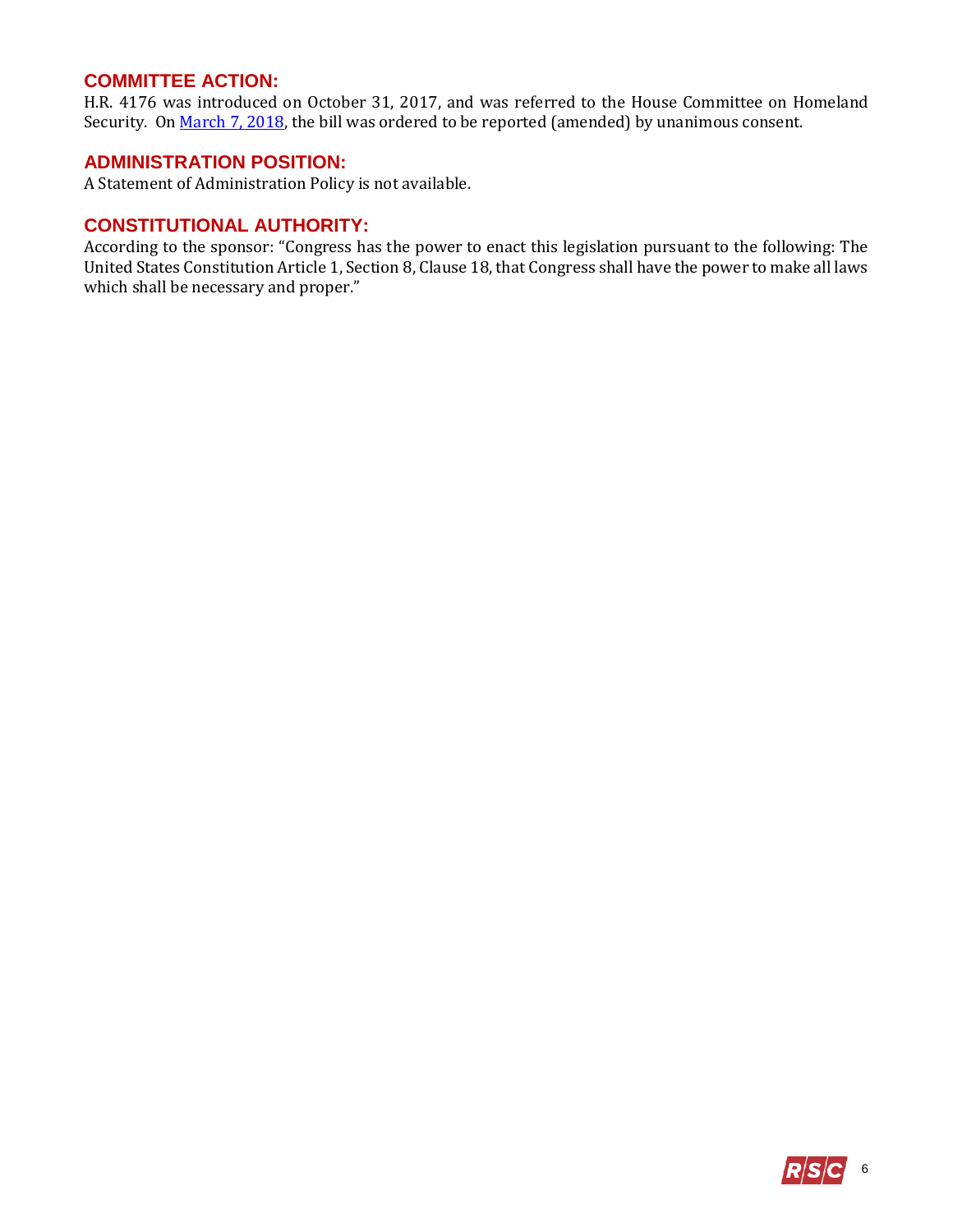## <span id="page-6-0"></span>**H.R. 5099 — Enhancing DHS' Fusion Center Technical Assistance Program Act (Rep. Estes, R-KS)**

**CONTACT:** [Nicholas Rodman,](mailto:nicholas.rodman@mail.house.gov) 202-226-8576

## **FLOOR SCHEDULE:**

Scheduled for consideration on March 19, 2018, under suspension of the rules, which requires 2/3 vote for passage.

## **TOPLINE SUMMARY:**

[H.R. 5099](http://docs.house.gov/billsthisweek/20180319/HR5099.pdf) would require the Department of Homeland Security (DHS) to establish a fusion center technical assistance program, in consultation with officials from the National Network of Fusion Centers.

## **COST:**

No Congressional Budget Office (CBO) estimate is available.

Rule 28(a)(1) of the Rules of the Republican Conference prohibit measures from being scheduled for consideration under suspension of the rules without an accompanying cost estimate. Rule 28(b) provides that the cost estimate requirement may be waived by a majority of the Elected Leadership.

## **CONSERVATIVE CONCERNS:**

- **Expand the Size and Scope of the Federal Government?** [H.R. 5099](http://docs.house.gov/billsthisweek/20180319/HR5099.pdf) would require the Department of Homeland Security (DHS) to establish a fusion center technical assistance program.
- **Encroach into State or Local Authority?** No.
- **Delegate Any Legislative Authority to the Executive Branch?** No.
- **Contain Earmarks/Limited Tax Benefits/Limited Tariff Benefits?** No.

## **DETAILED SUMMARY AND ANALYSIS:**

H.R. 5099 would require DHS to establish a fusion center technical assistance program, in consultation with officials from the National Network of Fusion Centers and, to the greatest extent practicable, other relevant stakeholders. The Department would be required to provide technical assistance to fusion centers regarding certain homeland security grants, terrorism prevention activities, and intelligence and information sharing; as well as make available best practices regarding fusion center operations, information sharing and analysis of homeland security threats, including cyber threats, protecting privacy, civil rights, and civil liberties.

## **COMMITTEE ACTION:**

H.R. 5099 was introduced on February 27, 2018, and was referred to the House Committee on Homeland Security. O[n March 7, 2018,](https://homeland.house.gov/markup/markup-h-r-4176-h-r-4227-h-r-4467-h-r-4627-h-r-5074-h-r-5079-h-r-5081-h-r-5089-h-r-5094-h-r-5099-h-r-5131/) the bill was ordered to be reported by unanimous consent.

## **ADMINISTRATION POSITION:**

A Statement of Administration Policy is not available.

## **CONSTITUTIONAL AUTHORITY:**

According to the sponsor: "Congress has the power to enact this legislation pursuant to the following: Article I, Section 8, Clause 18--To make all laws which shall be necessary and proper for carrying into execution the foregoing powers, and all other powers vested by this Constitution in the government of the United States, or in any department or officer thereof."

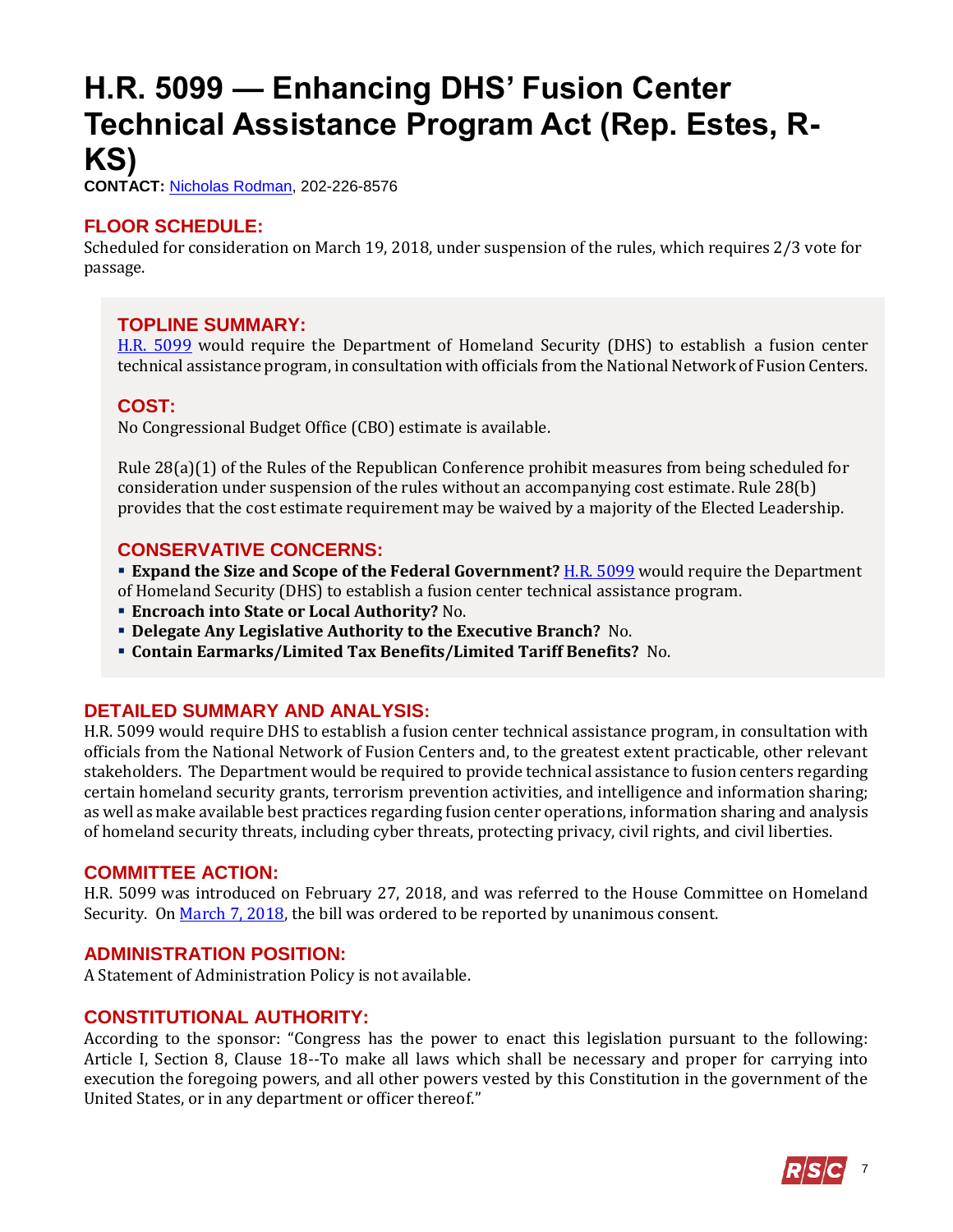# <span id="page-7-0"></span>**H.R. 4227 — Vehicular Terrorism Prevention Act of 2017 (Rep. Latta, R-OH)**

**CONTACT:** [Nicholas Rodman,](mailto:nicholas.rodman@mail.house.gov) 202-226-8576

## **FLOOR SCHEDULE:**

Scheduled for consideration on March 19, 2018, under suspension of the rules, which requires 2/3 vote for passage.

### **TOPLINE SUMMARY:**

[H.R. 4227](http://docs.house.gov/billsthisweek/20180319/HR4227.pdf) would require the Secretary of Homeland Security to examine what actions the Department of Homeland Security is undertaking to combat the threat of vehicular terrorism.

## **COST:**

No Congressional Budget Office (CBO) estimate is available.

Rule 28(a)(1) of the Rules of the Republican Conference prohibit measures from being scheduled for consideration under suspension of the rules without an accompanying cost estimate. Rule 28(b) provides that the cost estimate requirement may be waived by a majority of the Elected Leadership.

### **CONSERVATIVE CONCERNS:**

- **Expand the Size and Scope of the Federal Government?** No.
- **Encroach into State or Local Authority?** No.
- **Delegate Any Legislative Authority to the Executive Branch?** No.
- **Contain Earmarks/Limited Tax Benefits/Limited Tariff Benefits?** No.

### **DETAILED SUMMARY AND ANALYSIS:**

H.R. 4227 would direct the Secretary of Homeland Security to assess the activities the Department is undertaking to support emergency response providers and the private sector to prevent, mitigate, and respond to the threat of vehicular terrorism; and based on such assessment, develop and submit a strategy to Congress to improve the Department's efforts to support the efforts of emergency response providers and the private sector to prevent, mitigate, and respond to such threat.

### **COMMITTEE ACTION:**

H.R. 4227 was introduced on November 2, 2017, and was referred to the House Committee on Homeland Security. O[n March 7, 2018,](https://homeland.house.gov/markup/markup-h-r-4176-h-r-4227-h-r-4467-h-r-4627-h-r-5074-h-r-5079-h-r-5081-h-r-5089-h-r-5094-h-r-5099-h-r-5131/) the bill was ordered to be reported by the committee.

### **ADMINISTRATION POSITION:**

A Statement of Administration Policy is not available.

### **CONSTITUTIONAL AUTHORITY:**

According to the sponsor: "Congress has the power to enact this legislation pursuant to the following: Article I, Section 8, Clause 18: The Congress shall have Power to make all Laws which shall be necessary and proper for carrying into Execution the foregoing Powers, and all other Powers vested by this Constitution in the Government of the United States, or in any Department or Officer thereof."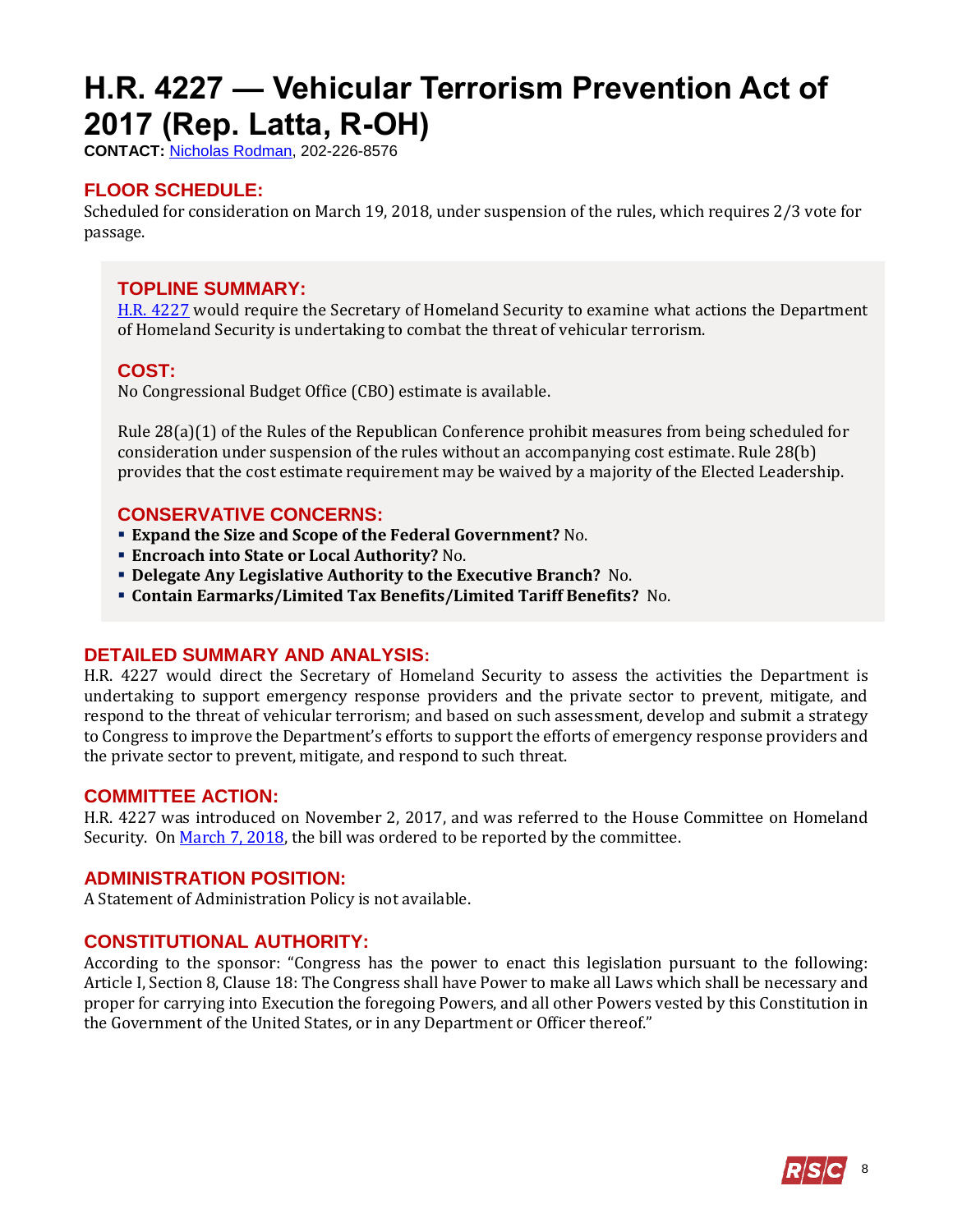## <span id="page-8-0"></span>**H.R. 5079 — DHS Field Engagement Accountability Act (Rep. Bacon, R-NE)**

**CONTACT:** [Nicholas Rodman,](mailto:nicholas.rodman@mail.house.gov) 202-226-8576

## **FLOOR SCHEDULE:**

Scheduled for consideration on March 19, 2018, under suspension of the rules, which requires 2/3 vote for passage.

## **TOPLINE SUMMARY:**

[H.R. 5079](http://docs.house.gov/billsthisweek/20180319/HR5079.pdf) would require the Department of Homeland Security (DHS) to develop an engagement and information sharing strategy with fusion centers.

### **COST:**

No Congressional Budget Office (CBO) estimate is available.

Rule 28(a)(1) of the Rules of the Republican Conference prohibit measures from being scheduled for consideration under suspension of the rules without an accompanying cost estimate. Rule 28(b) provides that the cost estimate requirement may be waived by a majority of the Elected Leadership.

### **CONSERVATIVE CONCERNS:**

**Expand the Size and Scope of the Federal Government?** [H.R. 5079](http://docs.house.gov/billsthisweek/20180319/HR5079.pdf) would require the Department of Homeland Security (DHS) to develop an engagement and information sharing strategy with fusion centers.

- **Encroach into State or Local Authority?** No.
- **Delegate Any Legislative Authority to the Executive Branch?** No.
- **Contain Earmarks/Limited Tax Benefits/Limited Tariff Benefits?** No.

### **DETAILED SUMMARY AND ANALYSIS:**

H.R. 5079 would require DHS to develop an engagement and information sharing strategy with fusion centers. The strategy would be developed and updated in consultation with the heads of intelligence components of the Department, the Chief Privacy Officer of the Department, the Officer for Civil Rights and Civil Liberties of the Department, officials of fusion centers, officers designated as Homeland Security Advisors, and the heads of other relevant agencies.

The bill would require the Under Secretary for Intelligence and Analysis of the Department of Homeland Security to consider the effectiveness of existing processes to identify and prepare field personnel for deployment to support fusion centers and internal mechanisms to ensure oversight and accountability of field personnel, including field personnel assigned to one center and field personnel assigned to multiple centers; and publish and disseminate performance metrics, taking into account, as appropriate, regional and threat diversity. The Under Secretary for Intelligence and Analysis would be directed to develop and implement a formalized training module for fusion center personnel regarding the classified Homeland Secure Data Network of the Department, or any successor system.

The Chief Intelligence Officer of the Department of Homeland Security would be directed to develop policies and metrics to ensure effective use by components of the Department of the Department's unclassified Homeland Security Information Sharing Network, or any successor system; and develop policies for posting unclassified products on the Homeland Security Information Sharing Network, or any successor system.

## **COMMITTEE ACTION:**

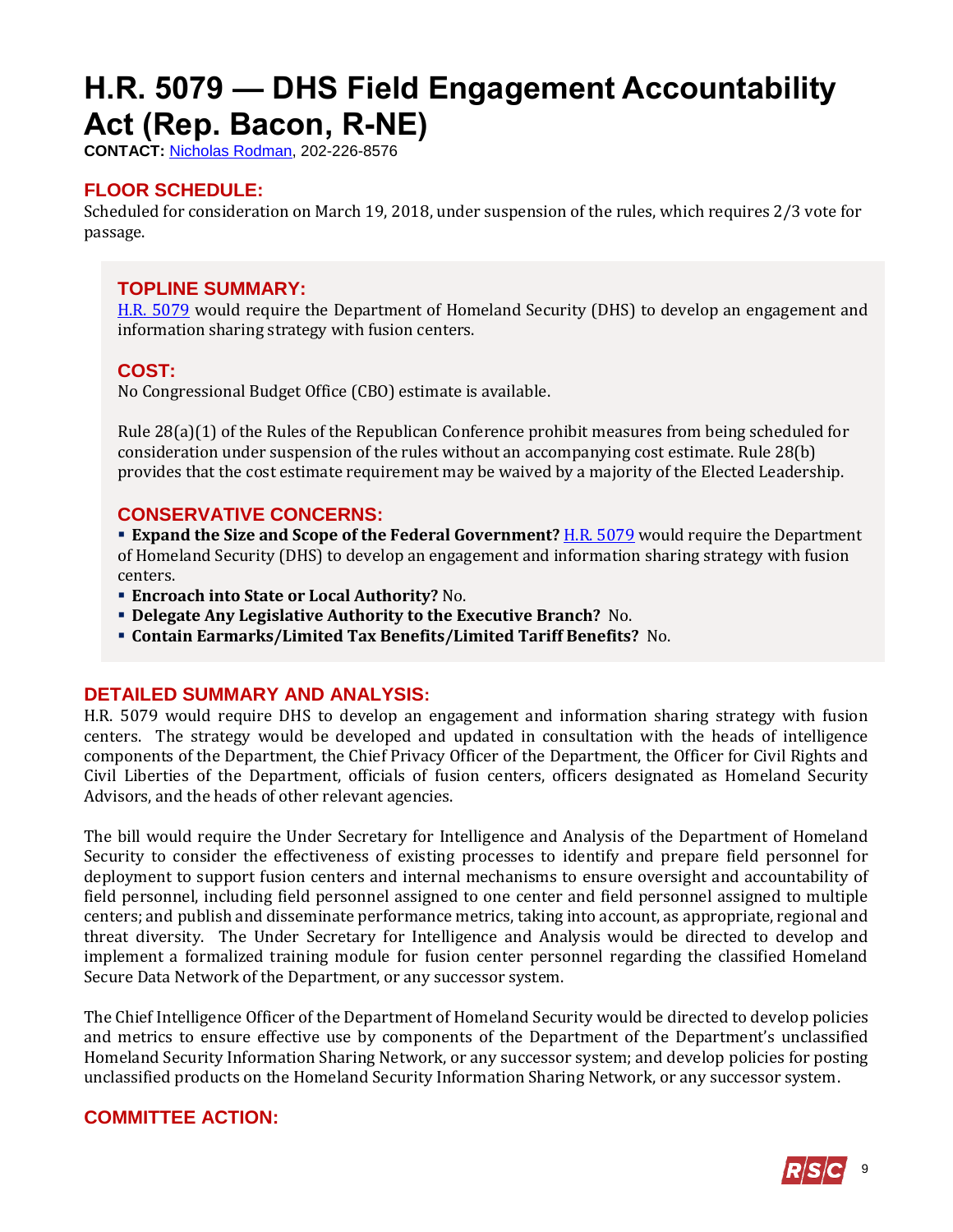H.R. 5079 was introduced on February 23, 2018, and was referred to the House Committee on Homeland Security. O[n March 7, 2018,](https://homeland.house.gov/markup/markup-h-r-4176-h-r-4227-h-r-4467-h-r-4627-h-r-5074-h-r-5079-h-r-5081-h-r-5089-h-r-5094-h-r-5099-h-r-5131/) the bill was ordered to be reported (amended) by unanimous consent.

### **ADMINISTRATION POSITION:**

A Statement of Administration Policy is not available.

#### **CONSTITUTIONAL AUTHORITY:**

According to the sponsor: "Congress has the power to enact this legislation pursuant to the following: Article I, Section 8, Clause 18--To make all laws which shall be necessary and proper for carrying into execution the foregoing powers, and all other powers vested by this Constitution in the government of the United States, or in any department or officer thereof."

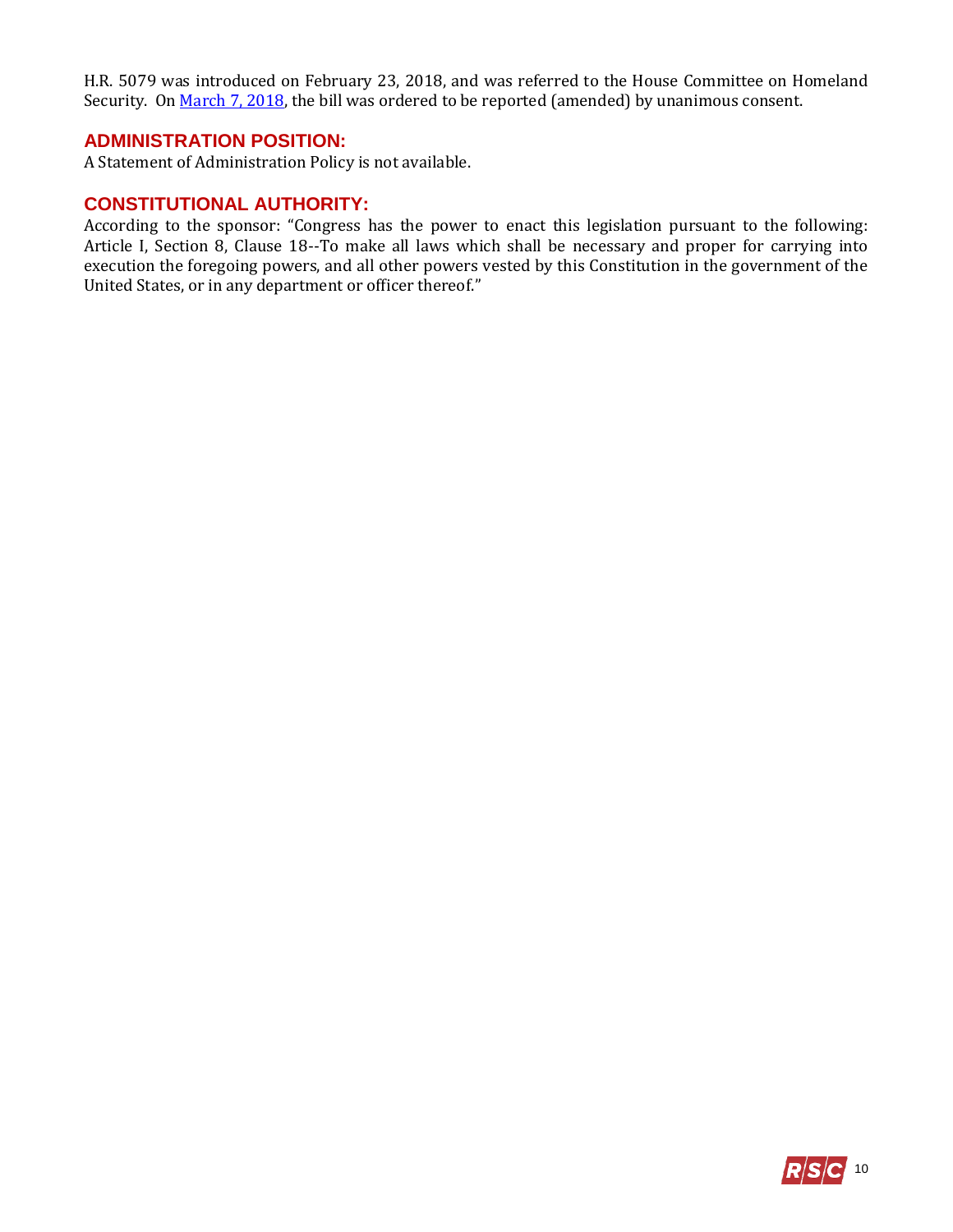## <span id="page-10-0"></span>**H.R. 5131 — Surface Transportation Security Improvement Act of 2018 (Rep. Watson Coleman, D-NJ)**

**CONTACT:** [Nicholas Rodman,](mailto:nicholas.rodman@mail.house.gov) 202-226-8576

## **FLOOR SCHEDULE:**

Scheduled for consideration on March 19, 2018, under suspension of the rules, which requires 2/3 vote for passage.

## **TOPLINE SUMMARY:**

[H.R. 5131](http://docs.house.gov/billsthisweek/20180319/HR5131.pdf) would require a series of reports, assessments, and strategies regarding the security of surface transportation assets.

## **COST:**

No Congressional Budget Office (CBO) estimate is available.

Rule 28(a)(1) of the Rules of the Republican Conference prohibit measures from being scheduled for consideration under suspension of the rules without an accompanying cost estimate. Rule 28(b) provides that the cost estimate requirement may be waived by a majority of the Elected Leadership.

## **CONSERVATIVE CONCERNS:**

- **Expand the Size and Scope of the Federal Government?** No.
- **Encroach into State or Local Authority?** No.
- **Delegate Any Legislative Authority to the Executive Branch?** No.
- **Contain Earmarks/Limited Tax Benefits/Limited Tariff Benefits?** No.

## **DETAILED SUMMARY AND ANALYSIS:**

H.R. 5131 would require the Government Accountability Office (GAO) to evaluate the degree to which the 2016 Biennial National Strategy for Transportation Security is reflected in Federal transportation security programs, budgets, research, staffing levels, and related efforts. DHS would be required to develop riskbased priorities based on risk assessments conducted or received by the Secretary of Homeland Security across all transportation modes that consider threats, vulnerabilities, and consequences.

The bill would require the Inspector General of the Department of Homeland Security to report to Congress on the status of regulations requiring assessments and security plans as specified in sections 1405, 1512, and 1531 of the [Implementing Recommendations of](https://www.congress.gov/110/plaws/publ53/PLAW-110publ53.pdf) the 9/11 Commission Act of 2007 (6 U.S.C. 1134, 1162, and 1181); and the status of regulations for a security training program to prepare transportation employees for potential security threats and conditions required by the 9/11 Commission Act.

The bill would further require the Under Secretary for Science and Technology of the Department of Homeland Security to submit a feasibility assessment to Congress of modifying the security of surface transportation assets by introducing next generation technologies to be integrated into systems of surface transportation assets to detect explosives; providing surface transportation asset operators with access to the Transportation Security Administration (TSA)'s Secure Flight Program or a similar passenger vetting system maintained by TSA; deploying a credential authentication technology or other means of identification document inspection to high-risk surface transportation assets to assist operators conducting passenger vetting; and deploying scalable, cost-effective technology solutions to detect chemical, biological, radiological, nuclear, or explosive threats within high-risk surface transportation assets that are capable of

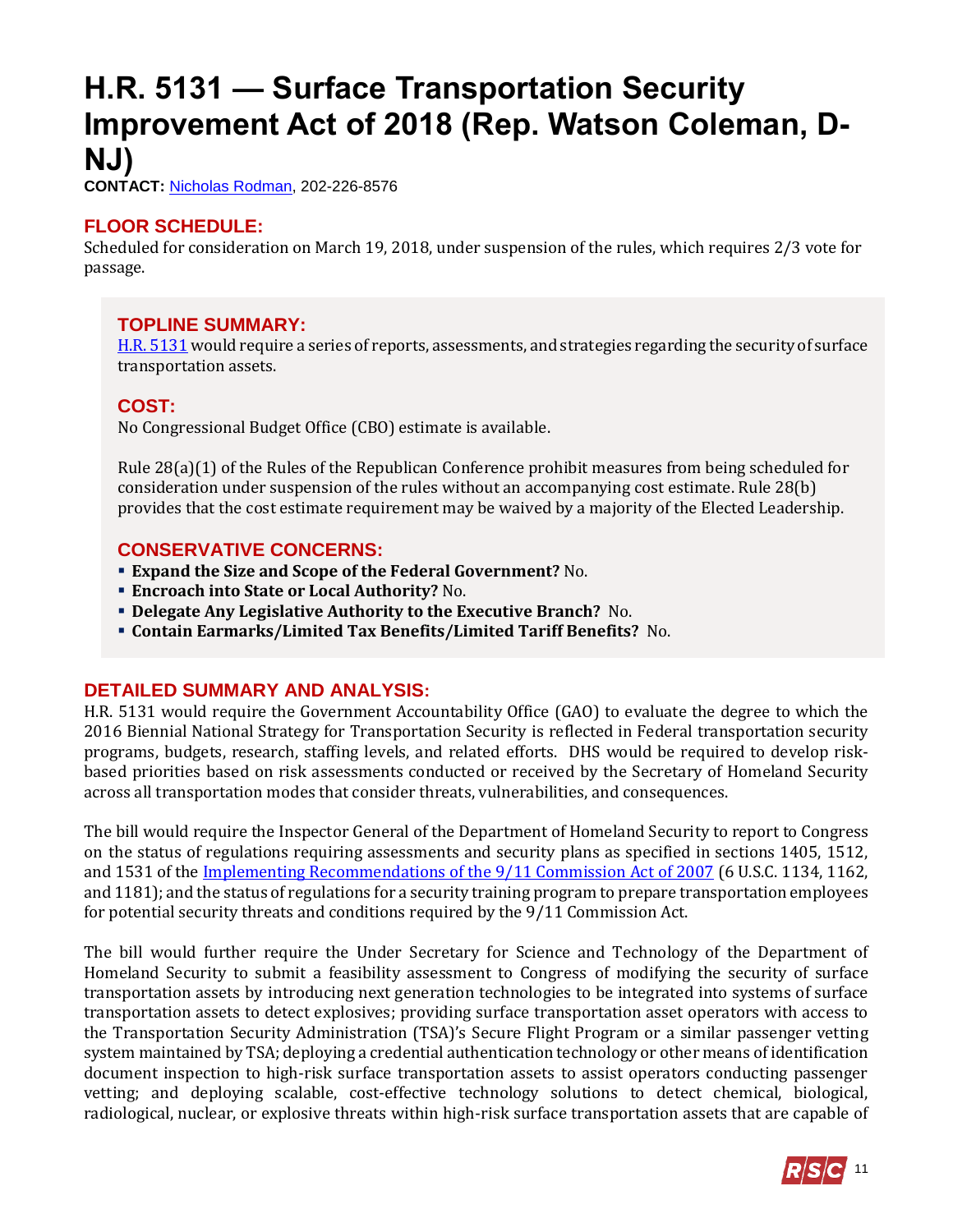passive, continuous, and real-time sensing and detection of, and alerting passengers and operating personnel to, the presence of such a threat.

TSA would be authorized to establish a task force to collaborate with public and private sector stakeholders to identify and develop an innovative technology or capability with the potential to enhance transportation security.

The Under Secretary for Intelligence and Analysis of the Department of Homeland Security would be required to submit an assessment to Congress of terrorist and other threats to the transportation sector, including surface transportation assets, posed by the use of security technologies, including software and networked technologies, developed or manufactured by firms that are owned or closely linked to the governments of countries that are known to pose a cyber or homeland security threat. The bill would further require TSA to submit a strategy to Congress to guide operations of surface transportation security inspectors that addresses any limitations in data systems for such inspectors, as identified by GAO; alignment of operations with risk assessment findings, including an approach to identifying and prioritizing entities and locations for inspections; and measurable objectives for the surface transportation security inspectors program.

#### **COMMITTEE ACTION:**

H.R. 5131 was introduced on February 27, 2018, and was referred to the House Committee on Homeland Security. O[n March 7, 2018,](https://homeland.house.gov/markup/markup-h-r-4176-h-r-4227-h-r-4467-h-r-4627-h-r-5074-h-r-5079-h-r-5081-h-r-5089-h-r-5094-h-r-5099-h-r-5131/) the bill was ordered to be reported (amended) by unanimous consent.

#### **ADMINISTRATION POSITION:**

A Statement of Administration Policy is not available.

### **CONSTITUTIONAL AUTHORITY:**

According to the sponsor: "Congress has the power to enact this legislation pursuant to the following: Article I, Section 8, Clause 1; Article I, Section 8, Clause 18."

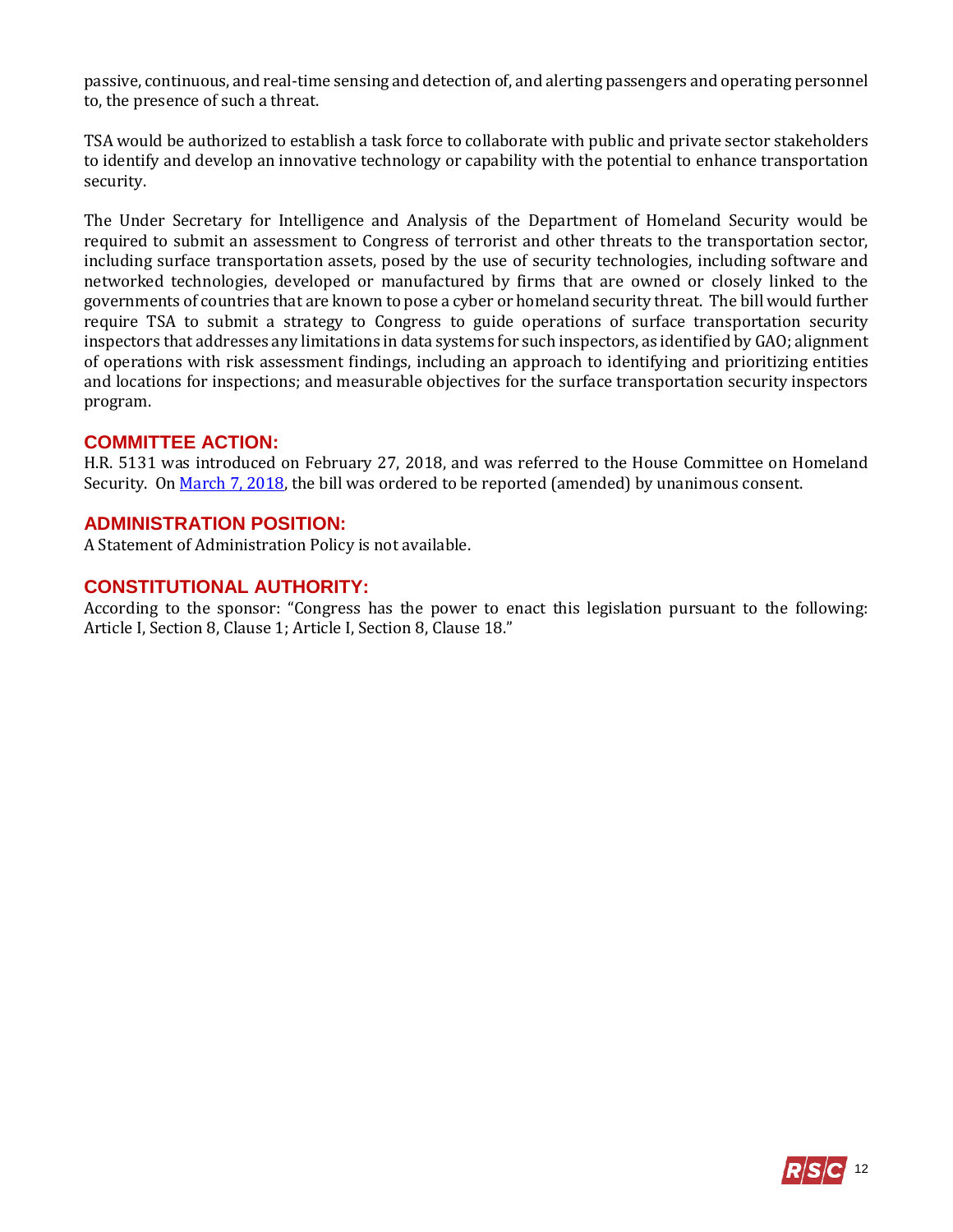# <span id="page-12-0"></span>**H.R. 4467 — Strengthening Aviation Security Act of 2017 (Rep. Hice, R-GA)**

**CONTACT:** [Nicholas Rodman,](mailto:nicholas.rodman@mail.house.gov) 202-226-8576

## **FLOOR SCHEDULE:**

Scheduled for consideration on March 19, 2018, under suspension of the rules, which requires 2/3 vote for passage.

## **TOPLINE SUMMARY:**

[H.R. 4467](http://docs.house.gov/billsthisweek/20180319/HR4467.pdf) would require the Federal Air Marshal Service to utilize a risk-based strategy when allocating resources between international and domestic flight coverage.

### **COST:**

No Congressional Budget Office (CBO) estimate is available.

Rule 28(a)(1) of the Rules of the Republican Conference prohibit measures from being scheduled for consideration under suspension of the rules without an accompanying cost estimate. Rule 28(b) provides that the cost estimate requirement may be waived by a majority of the Elected Leadership.

### **CONSERVATIVE CONCERNS:**

- **Expand the Size and Scope of the Federal Government?** No.
- **Encroach into State or Local Authority?** No.
- **Delegate Any Legislative Authority to the Executive Branch?** No.
- **Contain Earmarks/Limited Tax Benefits/Limited Tariff Benefits?** No.

### **DETAILED SUMMARY AND ANALYSIS:**

H.R. 4467 would require the Federal Air Marshal Service to utilize a risk-based strategy when allocating resources between international and domestic flight coverage, including when initially setting its annual target numbers of average daily international and domestic flights to cover. The bill would additionally require the Federal Air Marshal Service to utilize a risk-based strategy to support domestic allocation decisions; to utilize a risk-based strategy to support international allocation decisions; and to ensure that the seating arrangements of Federal air marshals on aircraft are determined in a manner that is risk-based and most capable of responding to current threats to aviation security.

### **COMMITTEE ACTION:**

H.R. 4467 was introduced on November 28, 2017, and was referred to the House Committee on Homeland Security. O[n March 7, 2018,](https://homeland.house.gov/markup/markup-h-r-4176-h-r-4227-h-r-4467-h-r-4627-h-r-5074-h-r-5079-h-r-5081-h-r-5089-h-r-5094-h-r-5099-h-r-5131/) the bill was ordered to be reported (amended) by unanimous consent.

### **ADMINISTRATION POSITION:**

A Statement of Administration Policy is not available.

## **CONSTITUTIONAL AUTHORITY:**

According to the sponsor: "Congress has the power to enact this legislation pursuant to the following: Article I, Section 8, Clause 18 of the United States Constitution."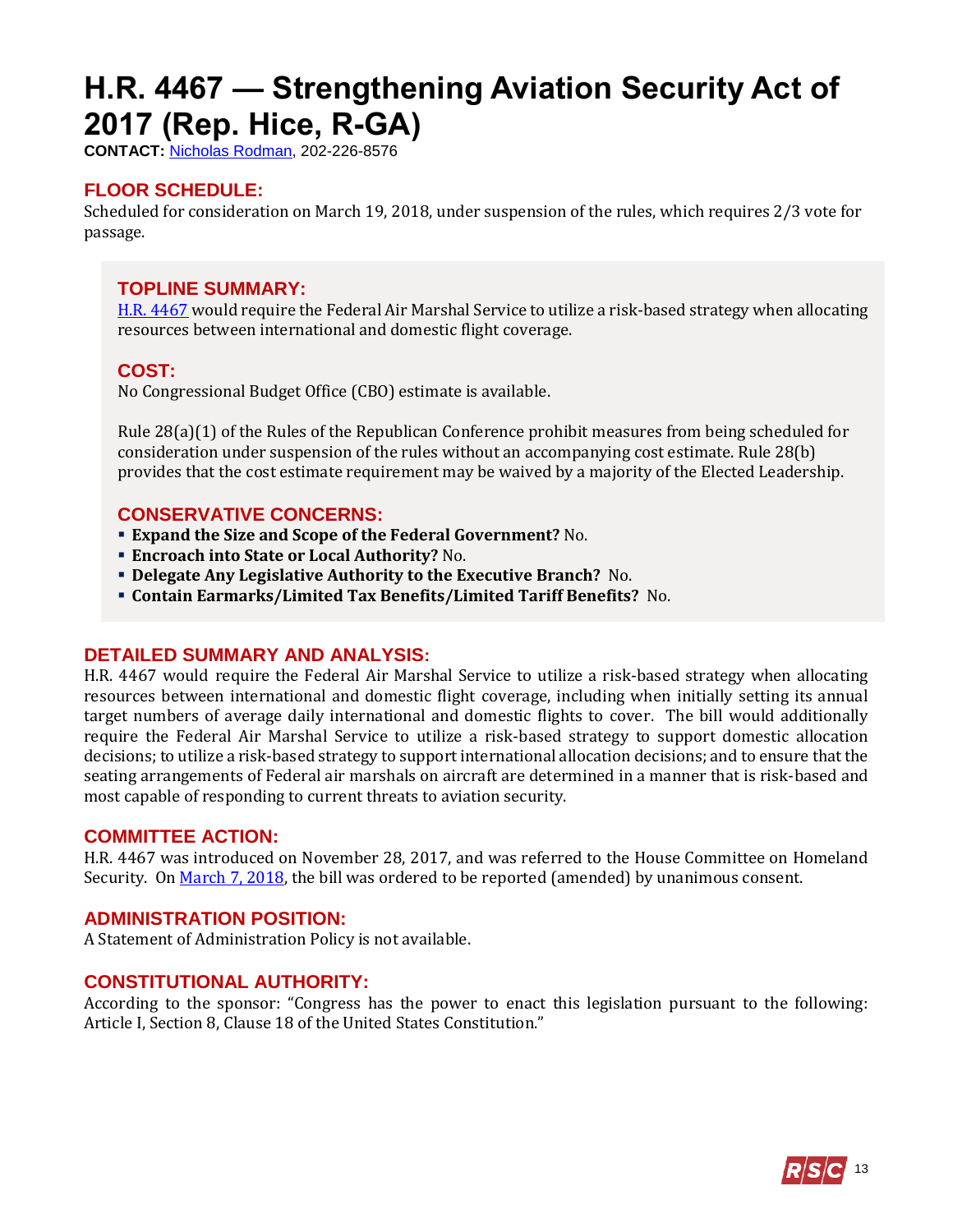## <span id="page-13-0"></span>**H.R. 5089 — Strengthening Local Transportation Security Capabilities Act of 2018 (Rep. Barragán, D-CA)**

**CONTACT:** [Nicholas Rodman,](mailto:nicholas.rodman@mail.house.gov) 202-226-8576

## **FLOOR SCHEDULE:**

Scheduled for consideration on March 19, 2018, under suspension of the rules, which requires 2/3 vote for passage.

## **TOPLINE SUMMARY:**

[H.R. 5089](http://docs.house.gov/billsthisweek/20180319/HR5089-1.pdf) would require the Department of Homeland Security (DHS) to prioritize the assignment of officers and intelligence analysts to locations with participating State, local, and regional fusion centers in jurisdictions with a high-risk surface transportation asset in order to enhance the security.

## **COST:**

No Congressional Budget Office (CBO) estimate is available.

Rule 28(a)(1) of the Rules of the Republican Conference prohibit measures from being scheduled for consideration under suspension of the rules without an accompanying cost estimate. Rule 28(b) provides that the cost estimate requirement may be waived by a majority of the Elected Leadership.

## **CONSERVATIVE CONCERNS:**

- **Expand the Size and Scope of the Federal Government?** No.
- **Encroach into State or Local Authority?** No.
- **Delegate Any Legislative Authority to the Executive Branch?** No.
- **Contain Earmarks/Limited Tax Benefits/Limited Tariff Benefits?** No.

## **DETAILED SUMMARY AND ANALYSIS:**

H.R. 5089 would require DHS to prioritize the assignment of officers and intelligence analysts to locations with participating State, local, and regional fusion centers in jurisdictions with a high-risk surface transportation asset in order to enhance the security, including by improving timely sharing of classified information regarding terrorist and other threats. Officers and intelligence analysts assigned to locations with participating State, local, and regional fusion centers would be directed to participate in the generation and dissemination of transportation security intelligence products, with an emphasis on terrorist and other threats to surface transportation assets that assist State, local, and tribal law enforcement agencies in deploying their resources, promote more consistent and timely sharing of threat information among jurisdictions; and enhance DHS's situational awareness.

The Secretary of Homeland Security would be directed make available the process of applying for security clearances to appropriate owners and operators of surface transportation assets, and any other person that the Secretary determines appropriate to foster greater sharing of classified information relating to terrorist and other threats to surface transportation assets. TSA would be mandated to make available to public and private sector stakeholders a framework for establishing an integrated and unified operations center responsible for overseeing daily operations of a transportation facility that promotes coordination for responses to terrorism, or other serious incidents.

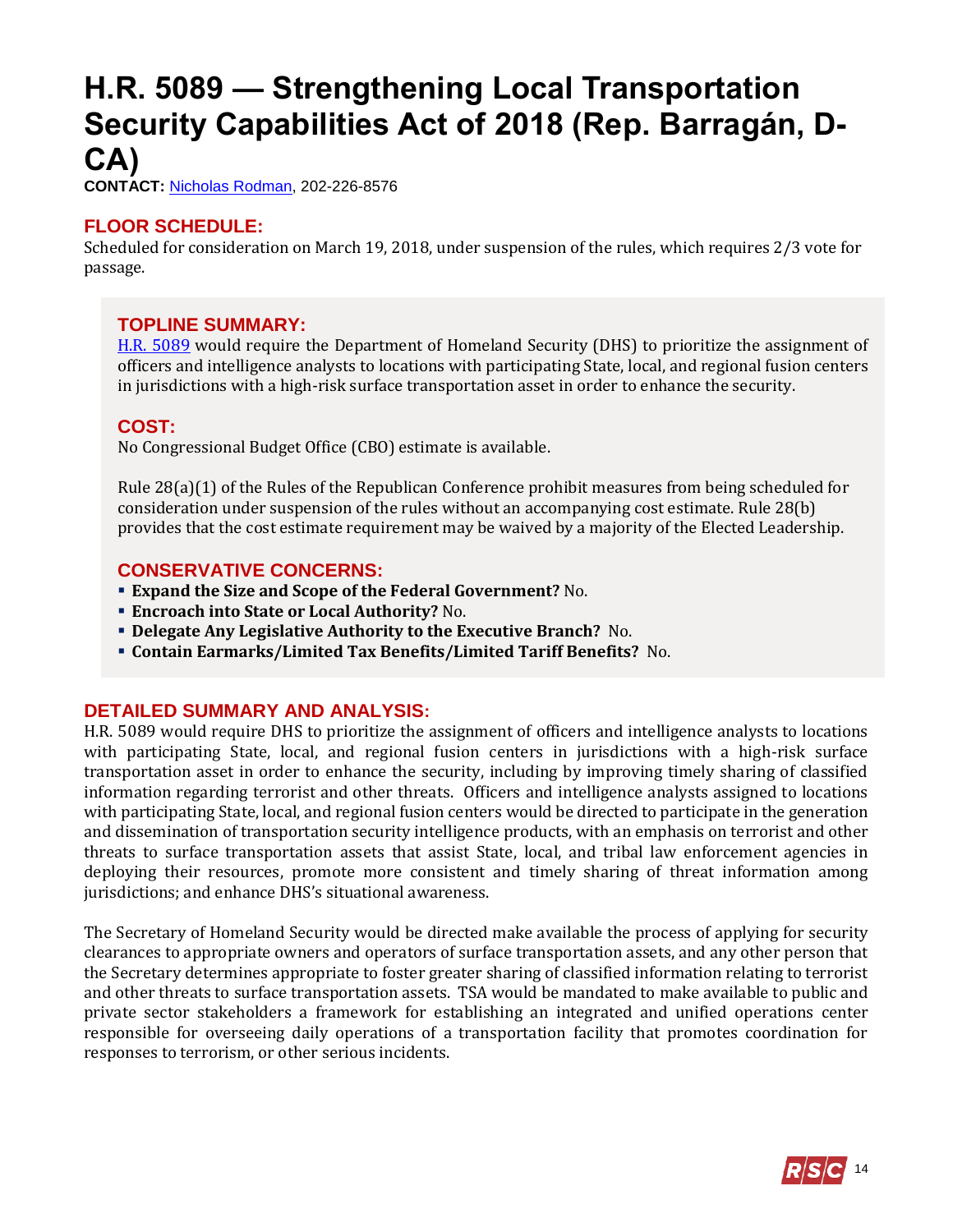DHS would be authorized to develop through the Federal Law Enforcement Training Centers, a training program to enhance the protection, preparedness, and response capabilities of law enforcement agencies with respect to terrorism and other serious incidents at a surface transportation asset.

### **COMMITTEE ACTION:**

H.R. 5089 was introduced on February 26, 2018, and was referred to the House Committee on Homeland Security. O[n March 7, 2018,](https://homeland.house.gov/markup/markup-h-r-4176-h-r-4227-h-r-4467-h-r-4627-h-r-5074-h-r-5079-h-r-5081-h-r-5089-h-r-5094-h-r-5099-h-r-5131/) the bill was ordered to be reported by unanimous consent.

### **ADMINISTRATION POSITION:**

A Statement of Administration Policy is not available.

## **CONSTITUTIONAL AUTHORITY:**

According to the sponsor: "Congress has the power to enact this legislation pursuant to the following: Article I Section I of the U.S. Constitution "All legislative powers herein granted shall be vested in a Congress of the United States, which shall consist of a Senate and House of Representatives."

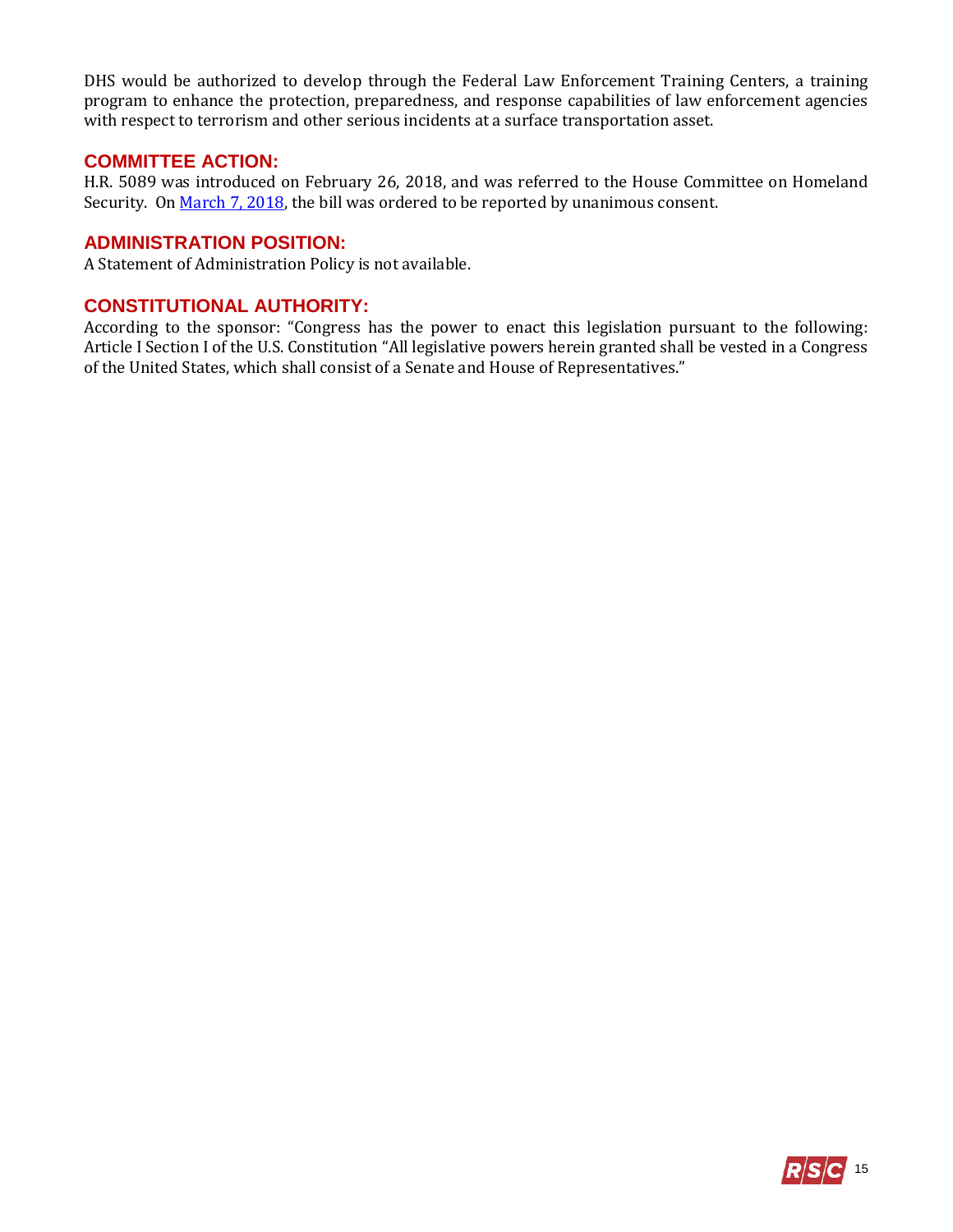# <span id="page-15-0"></span>**H.R. 4851 — Kennedy-King Establishment Act of 2018 (Rep. Carson, D-IN)**

**CONTACT:** [Noelani Bonifacio,](mailto:Noelani.Bonifacio@mail.house.gov) 202-226-9719

## **FLOOR SCHEDULE:**

Expected to be considered March 19, 2018, under suspension of the rules, which requires a 2/3 majority for passage.

## **TOPLINE SUMMARY:**

[H.R. 4851](http://docs.house.gov/billsthisweek/20180319/HR4851.pdf) would designate the [Landmark for Peace Memorial](https://www.visitindy.com/indianapolis-dr-martin-luther-king-jr-park-landmark-for-peace-memorial) located in Indianapolis's Martin Luther King, Jr. Park as the Kennedy-King National Commemorative Site, establish it as part of the U.S. Civil Rights Network, and instruct the Secretary of the Interior to conduct a study on the feasibility of adding the site to the National Park System.

## **COST:**

The Congressional Budget Office (CBO) [estimates](https://www.cbo.gov/system/files/115th-congress-2017-2018/costestimate/hr4851.pdf) that implementing H.R. 4851 would cost less than \$500,000; such spending would be subject to the availability of appropriated funds. Enacting H.R. 4851 would not affect direct spending or revenues; therefore, pay-as-you-go procedures do not apply. CBO estimates that enacting H.R. 4851 would not increase net direct spending or on-budget deficits in any of the four consecutive 10-year periods beginning in 2028.

## **CONSERVATIVE CONCERNS:**

 **Expand the Size and Scope of the Federal Government?** Some conservatives may be concerned the bill would designate the Kennedy-King National Commemorative Site and would require the Secretary of the Interior to consider the feasibility of adding the site to the National Park System, though the secretary must also consider alternatives. The federal government's landholding constitutes over one-quarter of the U.S. landmass, and much of it is poorly managed. The National Park Service, in particular, suffers from a severe backlog of maintenance requirements on existing lands.

- **Encroach into State or Local Authority?** No.
- **Delegate Any Legislative Authority to the Executive Branch?** No.
- **Contain Earmarks/Limited Tax Benefits/Limited Tariff Benefits?** No.

### **DETAILED SUMMARY AND ANALYSIS:**

H.R. 4851 would designate the [Landmark for Peace Memorial](https://www.visitindy.com/indianapolis-dr-martin-luther-king-jr-park-landmark-for-peace-memorial) located in Indianapolis's Martin Luther King, Jr. Park as the Kennedy-King National Commemorative Site. The site would be made part of the U.S. Civil Rights Network as established by  $\frac{54 \text{ U.S.C. } 308401 \text{ et al.}}{20 \text{ H.}}$  which was passed by the 115<sup>th</sup> Congress.

The Secretary of the Interior is allowed to enter into cooperative agreements with public and private entities for educational purposes related to the site.

The bill does not make the site a unit of the National Park System and the secretary is not authorized to interfere with property rights, zoning or land use plans, or to acquire the land through condemnation.

The bill requires the secretary to conduct a special resource study to determine the feasibility of designating the site as part of the National Park System. The secretary is further instructed to consider alternatives for protection of the site. The study must be conducted according to  $\frac{54 \text{ U.S.C. } 100507}{2}$  and the secretary must submit a report to congress within three years.

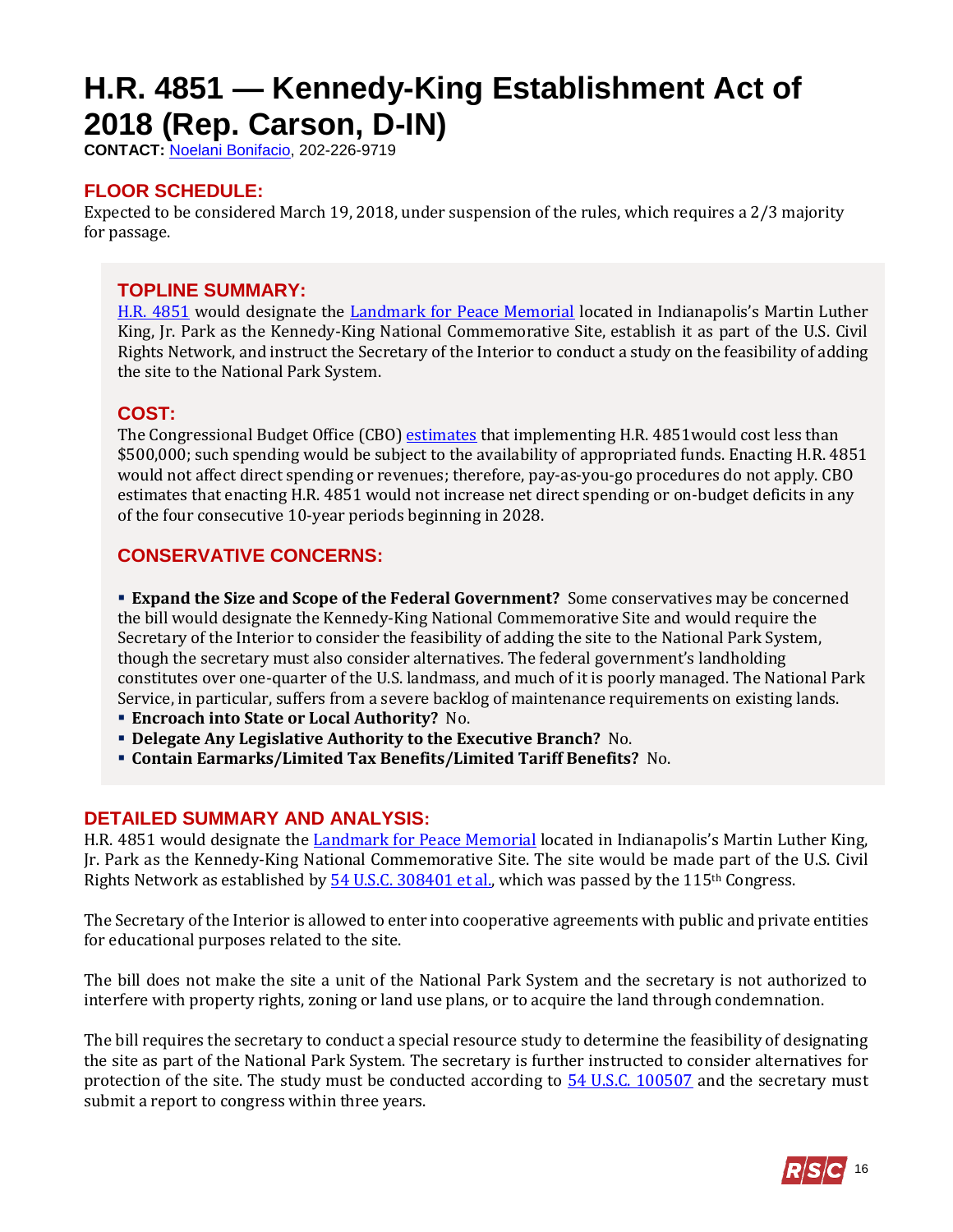### **COMMITTEE ACTION:**

H.R. 4851 was introduced on January 19, 2018. The bill was referred to the House Committee on Natural Resources. The bill was marked up on March 14, 2018, and was reported by unanimous consent.

#### **ADMINISTRATION POSITION:**

No Statement of Administration Policy is available at this time.

### **CONSTITUTIONAL AUTHORITY:**

According to the sponsor, Congress has the power to enact this legislation pursuant to the following: "Congress has the power to enact this legislation pursuant to the following: Clause 18 of section 8 of Article I of the Constitution."

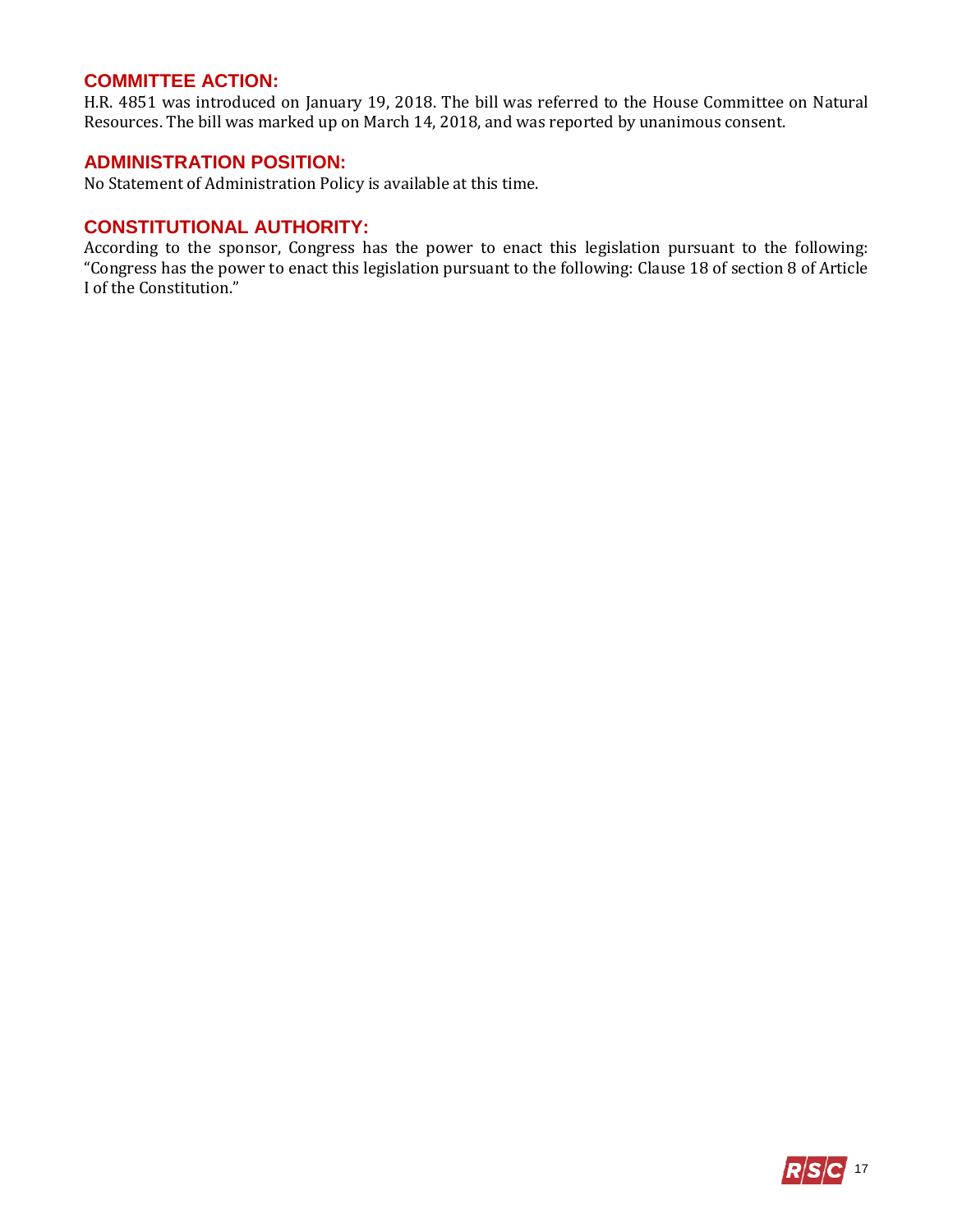## <span id="page-17-0"></span>**H.R. 835 — To update the map of, and modify the maximum acreage available for inclusion in, the Florissant Fossil Beds National Monument (Rep. Lamborn, R-CO)**

**CONTACT:** [Noelani Bonifacio,](mailto:Noelani.Bonifacio@mail.house.gov) 202-226-9719

## **FLOOR SCHEDULE:**

Expected to be considered March 19, 2018, under suspension of the rules, which requires a 2/3 majority for passage.

### **TOPLINE SUMMARY:**

[H.R. 835](http://docs.house.gov/billsthisweek/20180319/HR835.pdf) would allow the National Park Service (NPS) to expand the [Florissant Fossil Beds National](https://www.nps.gov/flfo/index.htm)  [Monument,](https://www.nps.gov/flfo/index.htm) located in Teller County Colorado, by an additional 300 acres.

## **COST:**

The Congressional Budget Office's (CBO[\) estimate](https://www.cbo.gov/system/files/115th-congress-2017-2018/costestimate/hr835.pdf) states that the cost of implementing H.R. 835 would depend on how the federal government acquires the 280-acre parcel. If the landowner donates the land, which, according to the National Park Service (NPS), the landowner is willing to do, the administrative costs would be negligible. However, if NPS purchases the parcel, it would cost about \$1 million during the 2018-2022 period, subject to appropriation.

## **CONSERVATIVE CONCERNS:**

 **Expand the Size and Scope of the Federal Government?** Some conservatives may be concerned that the bill would allow the National Park Service to add an additional 300 acres to the Florissant Fossil Beds National Monument. The federal government's landholding constitutes over one-quarter of the U.S. landmass, and much of it is poorly managed. The National Park Service, in particular, suffers from a severe backlog of maintenance requirements on existing lands.

- **Encroach into State or Local Authority?** No.
- **Delegate Any Legislative Authority to the Executive Branch?** No.
- **Contain Earmarks/Limited Tax Benefits/Limited Tariff Benefits?** No.

## **DETAILED SUMMARY AND ANALYSIS:**

H.R. 835 would allow the National Park Service (NPS) to expand the **Florissant Fossil Beds National** [Monument,](https://www.nps.gov/flfo/index.htm) located in Teller County Colorado, by an additional 300 acres.

In May 2016, the landowner of a 280-acre parcel adjacent to the monument offered to donate the parcel to the NPS so the land could be included in the monument. [Public Law 91-60](http://uscode.house.gov/statutes/pl/91/60.pdf) limits the size of the monument, which is currently 5,998 acres, to 6,000 acres. This bill would allow NPS to accept the land donation and expand the monument's boundaries.

The House Report (H.R. 115-580) accompanying H.R. 835 can be foun[d here.](https://www.congress.gov/115/crpt/hrpt580/CRPT-115hrpt580.pdf)

## **COMMITTEE ACTION:**

H.R. 835 was introduced on February 2, 2017. The bill was referred to the House Committee on Natural Resources. The bill was marked up on February 14, 2018, and was reported by unanimous consent.

## **ADMINISTRATION POSITION:**